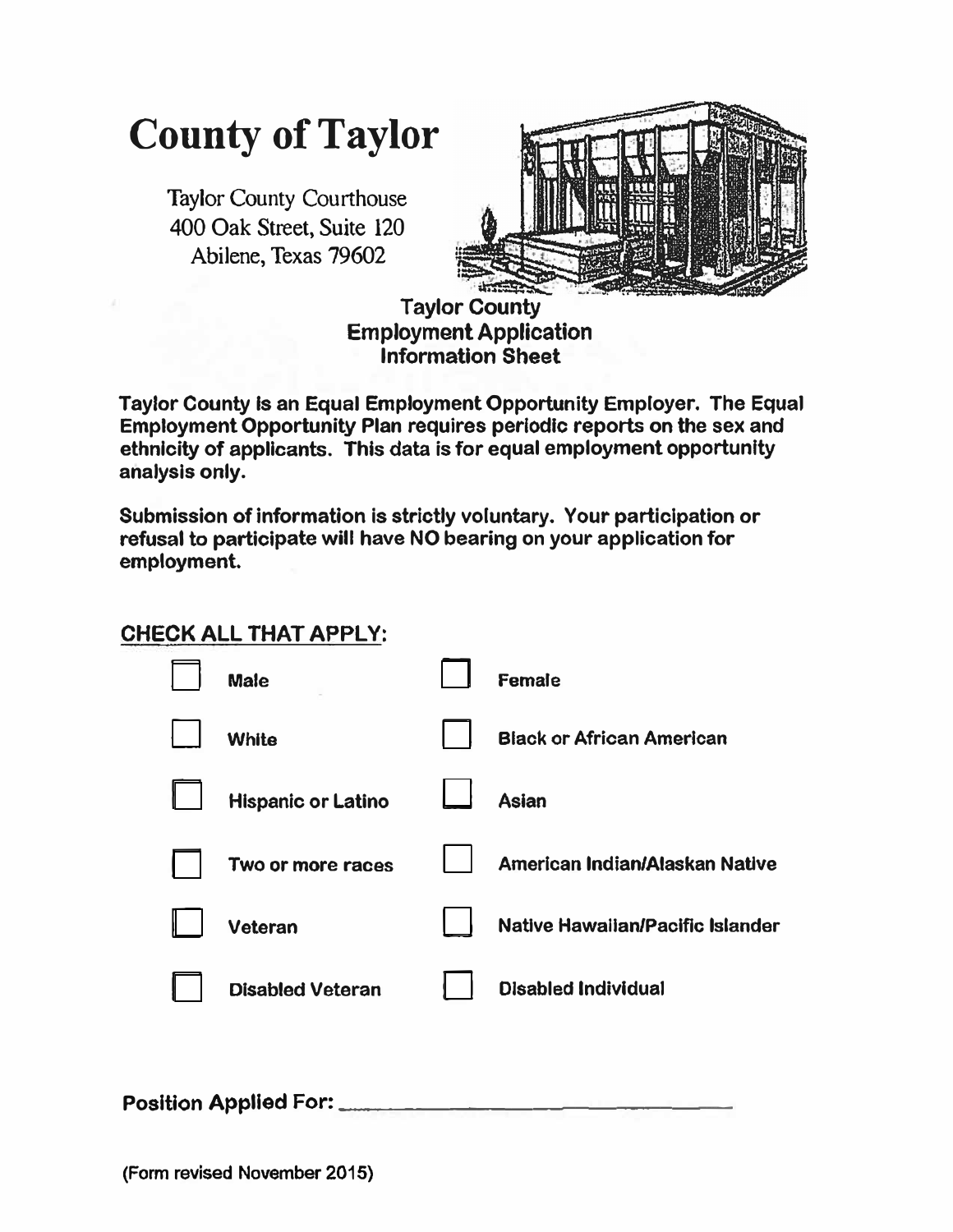## **Application For Employment**

County of Taylor 400 Oak Street, Suite 120 Abilene, Texas 79602 Phone Number: (325) 674-1220 or 1221 Fax: (325) 738-8529

In compliance with Federal and State equal employment opporlunity laws, qualified applicants will be considered for this position without regard to race, color, religion, sex, national origin, age, marital status or disability. We are an Equal Opportunity Employer.

|                                                                                                                                                                        |                                           | (Answer All Questions)                         |                                                |  |  |  |  |
|------------------------------------------------------------------------------------------------------------------------------------------------------------------------|-------------------------------------------|------------------------------------------------|------------------------------------------------|--|--|--|--|
| Date of Application:                                                                                                                                                   |                                           | <u> 1970 - La Branch Barbara, amerikan per</u> |                                                |  |  |  |  |
| Position Applied For                                                                                                                                                   |                                           |                                                |                                                |  |  |  |  |
| Referral Source:                                                                                                                                                       |                                           | $\Box$ Advertisement $\Box$ Friend             | $\Box_{\text{Relative}}$<br>$\Box$ Walk-in     |  |  |  |  |
| $\Box$ Employment Agency $\Box$ Job Fair $\Box$ Web Site                                                                                                               |                                           |                                                | $\Box$ Other                                   |  |  |  |  |
|                                                                                                                                                                        |                                           | PERSONAL INFORMATION                           |                                                |  |  |  |  |
| NAME:                                                                                                                                                                  | the company of the company of the company |                                                |                                                |  |  |  |  |
| ADDRESS:                                                                                                                                                               |                                           |                                                |                                                |  |  |  |  |
|                                                                                                                                                                        | <b>STREET</b>                             | <b>CITY</b>                                    | <b>STATE</b><br>ZIP                            |  |  |  |  |
|                                                                                                                                                                        |                                           |                                                |                                                |  |  |  |  |
| over                                                                                                                                                                   |                                           |                                                | AGE (Check One) Under 18   18 20   21 and over |  |  |  |  |
| $D.L.#$ $\qquad \qquad \qquad \qquad \qquad \qquad \qquad \qquad$<br>SS#<br><b>Contract Contract Contract</b><br>POSITION INFORMATION<br>CHECK ALL APPLICABLE SQUARES: |                                           |                                                |                                                |  |  |  |  |
| $\Box$ Full-time<br>$\sim 10^{11}$ m $^{-1}$                                                                                                                           | $\Box$ Part-time $\Box$ Temporary         |                                                | $\Box$ Shiftwork                               |  |  |  |  |
|                                                                                                                                                                        |                                           |                                                |                                                |  |  |  |  |
|                                                                                                                                                                        |                                           |                                                |                                                |  |  |  |  |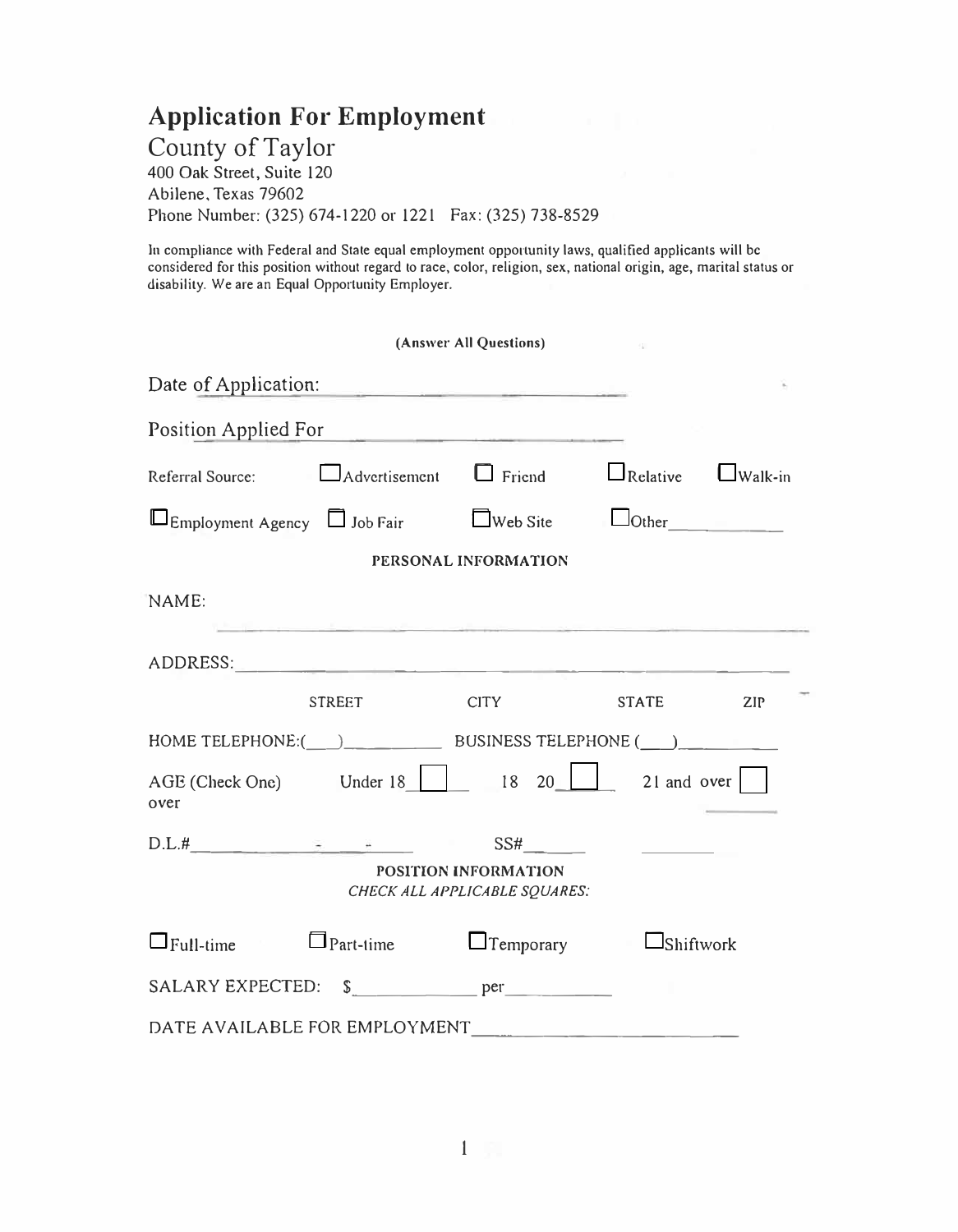| <b>GENERAL INFORMATION</b>                                                                                                    |     |    |
|-------------------------------------------------------------------------------------------------------------------------------|-----|----|
| Have you been terminated from employment or asked to resign within<br>the past five years?                                    | Yes | No |
| Are you now working or have you ever worked for Taylor County?                                                                |     |    |
| Do you or your spouse have any relatives presently employed by Taylor<br>County? If yes, please give name and the department. |     |    |
| May we contact your present employer?                                                                                         |     |    |
| Have you been convicted of a felony in the last seven years?                                                                  |     |    |
| Have you ever been refused a bond application?                                                                                |     |    |
| Do you speak any foreign languages? If yes, please list.                                                                      |     |    |

| <b>EDUCATION HISTORY</b> |                                                                                                                                          |                    |                       |                          |  |  |
|--------------------------|------------------------------------------------------------------------------------------------------------------------------------------|--------------------|-----------------------|--------------------------|--|--|
| Education                | Elementary                                                                                                                               | <b>High-School</b> | College<br>University | Graduate<br>Professional |  |  |
| School Name              |                                                                                                                                          |                    |                       |                          |  |  |
| Years<br>Completed:      |                                                                                                                                          |                    |                       |                          |  |  |
| Diploma /<br>Degree      |                                                                                                                                          |                    |                       |                          |  |  |
| Course of Study          |                                                                                                                                          |                    |                       |                          |  |  |
|                          |                                                                                                                                          |                    |                       |                          |  |  |
|                          | Skills and Qualifications: Summarize as it relates to the job skills and qualifications<br>acquired from employment or other experience. |                    |                       |                          |  |  |
|                          |                                                                                                                                          |                    |                       |                          |  |  |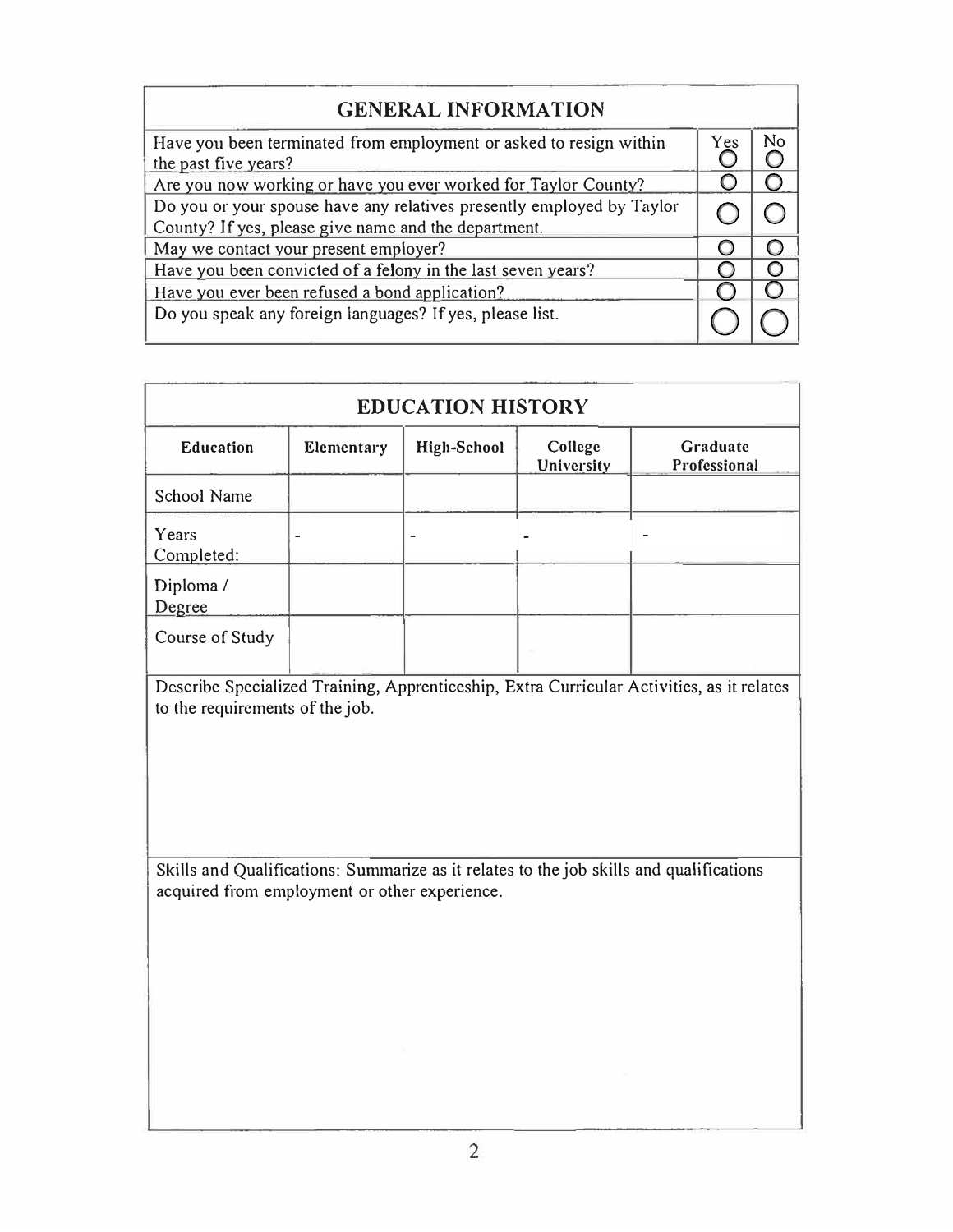## **EMPLOYMENT EXPERIENCE**

Start with your present or last job and include any job-related military service volunteer activities.

| Employer:            | <b>Starting</b><br>Date: | End Date:   | Work Performed: |
|----------------------|--------------------------|-------------|-----------------|
| Address:             | Starting<br>Rate:        | Final Rate: |                 |
| City and State:      | Job Title:               |             |                 |
| Telephone Number(s): |                          | Supervisor: |                 |
| Reason for Leaving:  |                          |             |                 |
| Employer:            | Starting<br>Date:        | End Date:   | Work Performed: |
| Address:             | <b>Starting</b><br>Rate: | Final Rate: |                 |
| City and State:      | Job Title:               |             |                 |
| Telephone Number(s): |                          | Supervisor: |                 |
| Reason for Leaving:  |                          |             |                 |
| Employer:            | Starting<br>Date:        | End Date:   | Work Performed: |
| Address:             | <b>Starting</b><br>Rate: | Final Rate: |                 |
| City and State:      | Job Title:               |             |                 |
| Telephone Number(s): |                          | Supervisor: |                 |
| Reason for Leaving:  |                          |             |                 |
| Employer:            | <b>Starting</b><br>Date: | End Date:   | Work Performed: |
| Address:             | <b>Starting</b><br>Rate: | Final Rate: |                 |
| City and State:      | Job Title:               |             |                 |
| Telephone Number(s): |                          | Supervisor: |                 |
|                      |                          |             |                 |